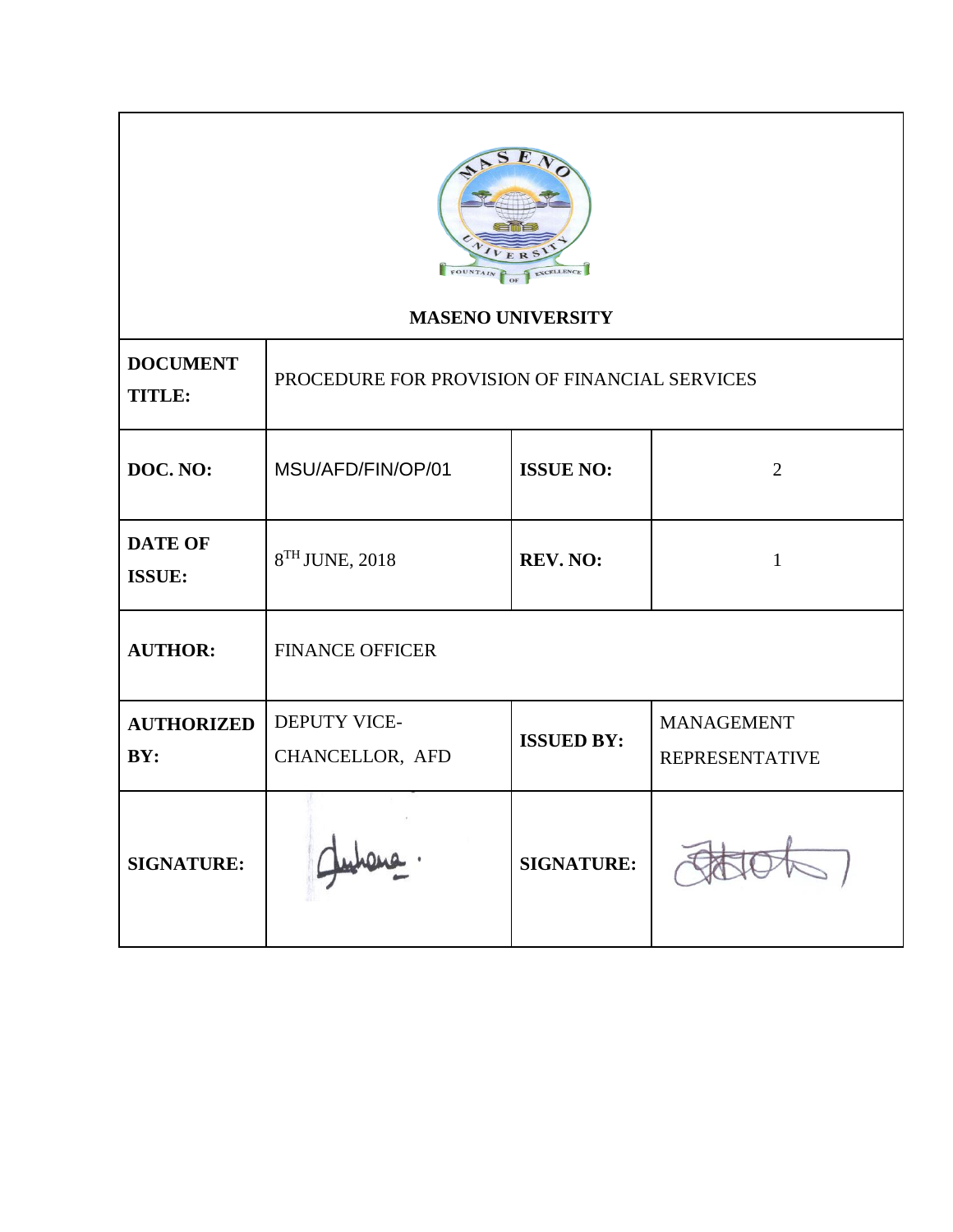| <b>DOCUMENT</b>         | PROCEDURE FOR PROVISION OF FINANCIAL SERVICES |                  |  |  |
|-------------------------|-----------------------------------------------|------------------|--|--|
| DOC. NO:                | MSU/AFD/FIN/OP/01                             | <b>ISSUE NO:</b> |  |  |
| DATE OF<br><b>ISSUE</b> | $8TH$ JUNE, 2018                              | REV. NO:         |  |  |

# **0.1 DOCUMENT CHANGES**

| #              | Date                       |                | <b>Details of Change</b>                                                                                                | <b>Authorization</b> |
|----------------|----------------------------|----------------|-------------------------------------------------------------------------------------------------------------------------|----------------------|
|                | $(dd\text{-}mm\text{-}yy)$ | Page           | Clause/sub clause                                                                                                       | Title                |
| $\mathbf{1}$   | 08/06/2018                 | 1              | Inclusion of title, author and issuance by<br><b>MR</b>                                                                 | <b>DVC AFD</b>       |
| 2              | 08/06/2018                 | $\overline{2}$ | 0.1 Incorporation of page and title column                                                                              | <b>DVC AFD</b>       |
| 3              | 08/06/2018                 | $\overline{2}$ | 3.1 and 3.6 Reference to ISO 9001:2015                                                                                  | <b>DVC AFD</b>       |
|                |                            |                | and MSU/VC/MR/OP/01 respectively                                                                                        |                      |
| $\overline{4}$ | 08/06/2018                 | 3 and 4        | 4. Numbering and addition of RPI                                                                                        | <b>DVC AFD</b>       |
| 5              | 08/06/2018                 | 4,5,6          | 6.1.1, 6.1.3, 6.2.3, 6.3.4, 6.4.1, 6.4.4                                                                                | <b>DVC AFD</b>       |
| 6              | 08/06/2018                 | $4 - 14$       | which<br>6. Omission of Payroll process<br>within<br>HR.<br>falls<br>hence<br>currently<br>rearrangement of the clauses | <b>DVC AFD</b>       |
| 7              | 08/06/2018                 | All            | Change of font type and size                                                                                            | <b>DVC AFD</b>       |

# **0.2 DOCUMENT DISTRIBUTION**

Documents shall be available on the Maseno University website for authorized users.

# **1. PURPOSE:**

To effectively and efficiently provide financial services to the University in accordance with the University Statutes and international accounting standards.

# **2. SCOPE:**

This procedure covers all aspects of providing financial services for the whole university in accordance with the stipulated financial and accounting standards.

# **3. REFERENCES:**

- 3.1 ISO 9001: 2015 Quality Management Requirements
- 3.2 Maseno University Quality manual
- 3.3 Maseno University Terms of Service
- 3.4 International and Kenyan accounting Standards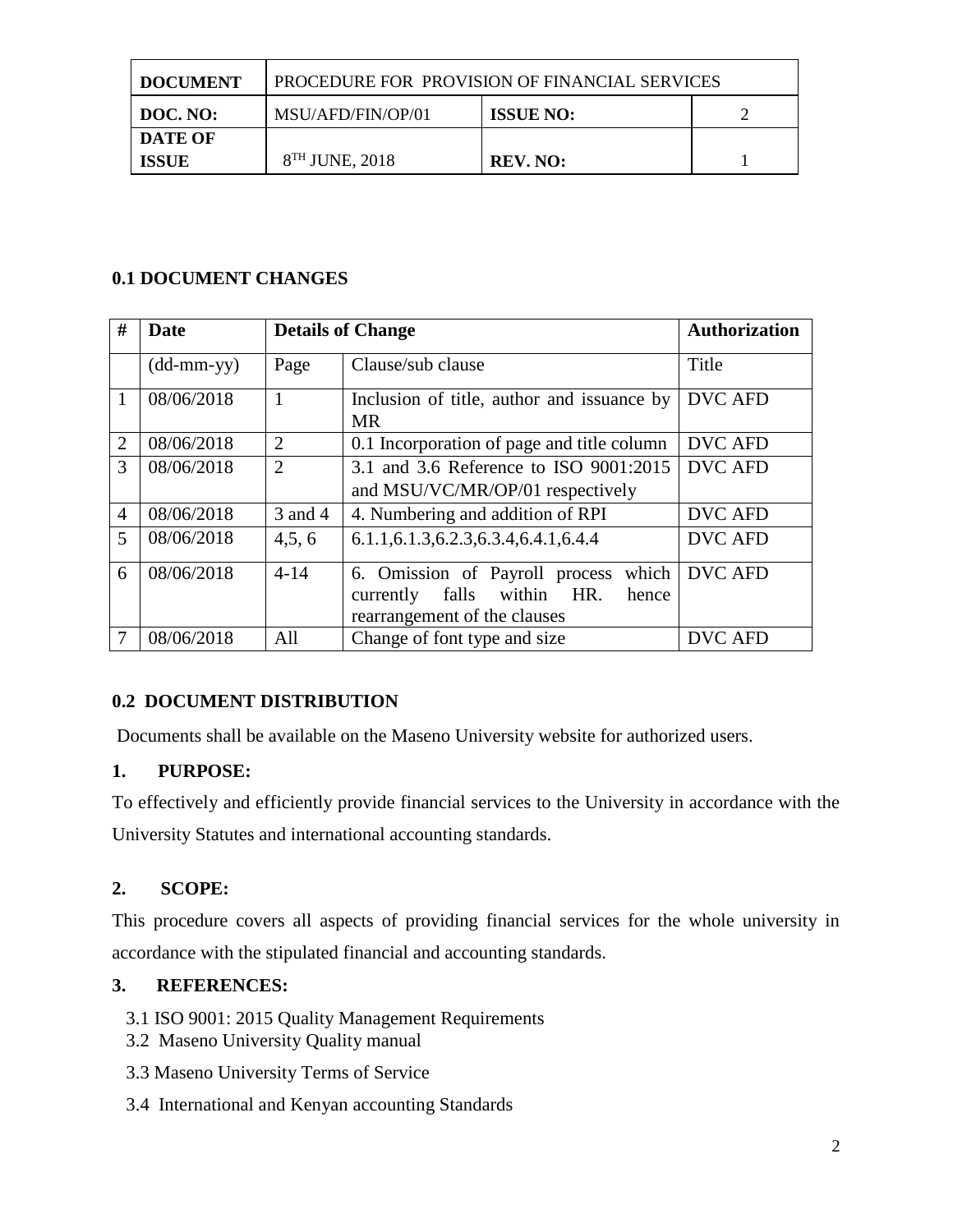| <b>DOCUMENT</b> | PROCEDURE FOR PROVISION OF FINANCIAL SERVICES |          |  |  |
|-----------------|-----------------------------------------------|----------|--|--|
| DOC. NO:        | MSU/AFD/FIN/OP/01<br><b>ISSUE NO:</b>         |          |  |  |
| DATE OF         |                                               |          |  |  |
| <b>ISSUE</b>    | 8 <sup>TH</sup> JUNE, 2018                    | REV. NO: |  |  |

3.5 International Standards on Auditing

3.6 MSU/VC/MR/OP/01

### **4. TERMS (DEFINITIONS)/ABBREVIATIONS**

- 4.1 VC Vice-Chancellor
- 4.1 DVC (AFD) Deputy Vice-Chancellor, Administration, Finance and Development
- 4.2DFO Deputy Finance Officer
- 4.3FO Finance Officer
- 4.4Draft Budget is that budget which has not been approved by the University Council.
- 4.5AIE -Authority to Incur Expenditure"
- 4.6 AIE holder is that head of a department or a unit, given the power to incur expenditure on behalf of the University.
- 4.7 Virement means transfer of funds between the votes
- 4.9 MB Management Board
- 4.10 HELB **-**Higher Education Loans Board
- 4.11 IGA **-** Income Generating Activities
- 4.12 SGS **-** School of Graduate Studies
- 4.13 Petty cash-minor payments
- 4.14 Authorized Float Amount- is an established level of Petty Cash Float that must be maintained under the imprest system.
- 4.15Revenue applies to all income for the university.
- 4.16 CUE- Commission for University Education
- 4.17 Voucher means all Payment Vouchers, Claim Vouchers and Imprest Warrants
- 4.18 VAT **-** Value Added Tax
- 4.19 HOD **-** Head of Department
- 4.20CIA -Chief Internal Auditor
- 4.21 PV Payment voucher
- 4.22 CV Claim voucher
- 4.23 IW -Imprest Warrant form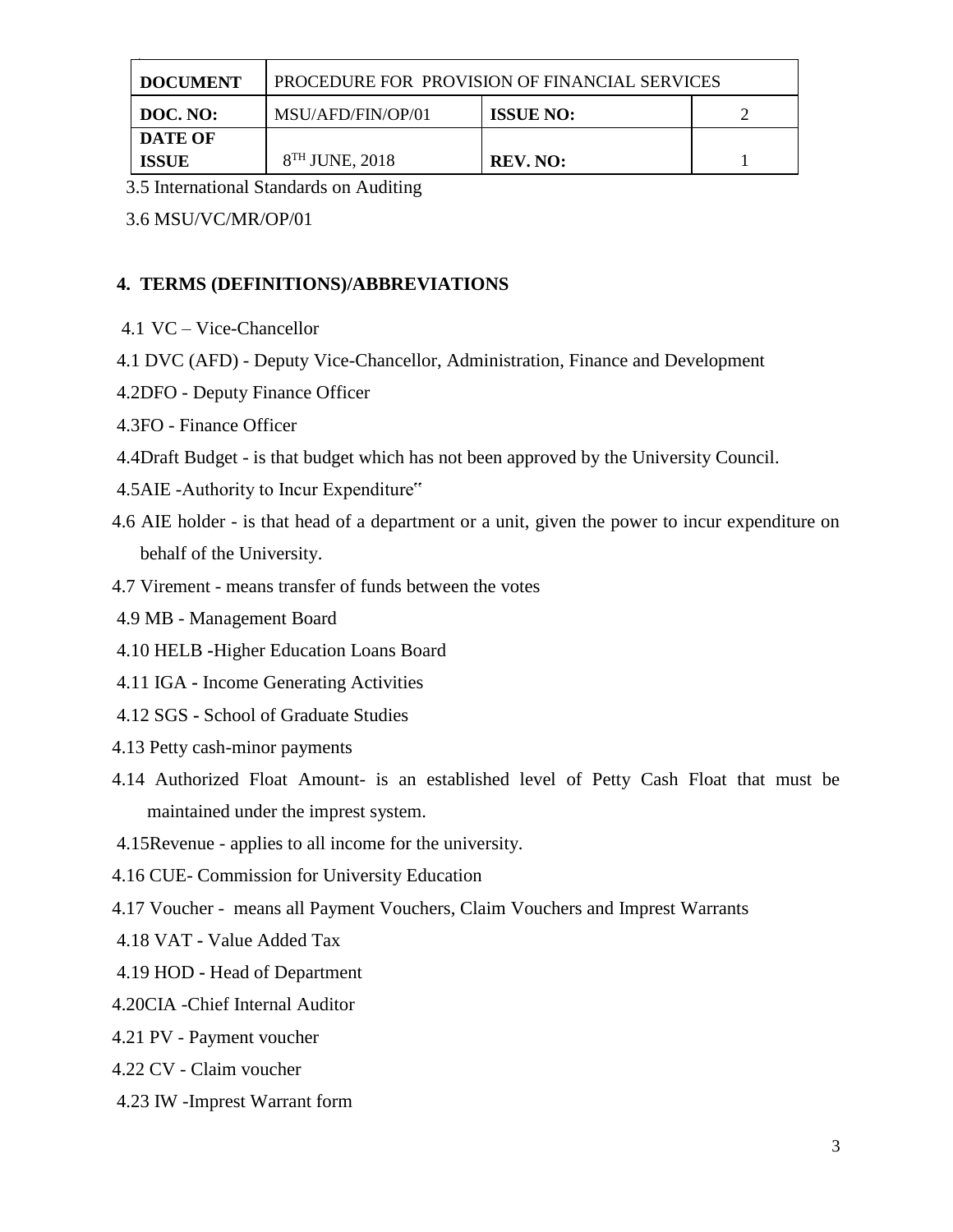| <b>DOCUMENT</b> | <b>PROCEDURE FOR PROVISION OF FINANCIAL SERVICES</b> |                  |  |  |
|-----------------|------------------------------------------------------|------------------|--|--|
| DOC. NO:        | MSU/AFD/FIN/OP/01                                    | <b>ISSUE NO:</b> |  |  |
| DATE OF         |                                                      |                  |  |  |
| <b>ISSUE</b>    | $8TH$ JUNE, 2018                                     | REV. NO:         |  |  |

- 4.24 PCA Pay Change Advice. This is normally originated from Administration and contains information which affects employee's remuneration.
- 4.25 PAYE Pay As You Earn –Tax
- 4.26 NHIF **-**National Hospital Insurance Fund
- 4.27 TB Trial Balance
- 4.28 AAP the Generally Accepted Accounting Principles
- 4.29 System Audit Involves a series of activities in which an external auditor performs overall inspection and evaluation of processes in an organization.
- 4.30 Management Letter Document or documents whereby the external auditor formally reports issues arising from audit.
- 4.31 LPO Local Purchase Order
- 4.32 F&GP Committee Finance & General Purposes Committee of Council
- 4.33 RPI- Research, Publications and Innovation

### **5. RESPONSIBILITIES**

Finance Officer shall be responsible for effective implementation of these procedures.

### **6.0 METHOD**

### **6.1 Budget preparation**

- 6.1.1 FO shall send notices to all the departments and units to forward their budget requirements for next financial year by October.
- 6.1.2 The Senior Accountant shall prepare and compile the draft summarized budget using the data. This shall be discussed by the Finance Budget Sub- Committee chaired by the DVC, AFD.
- 6.1.3 Finance Budget Sub- Committee shall consider and forward the draft budget to Budget Committee of the University and to Management Board for further consideration and recommendation to Council.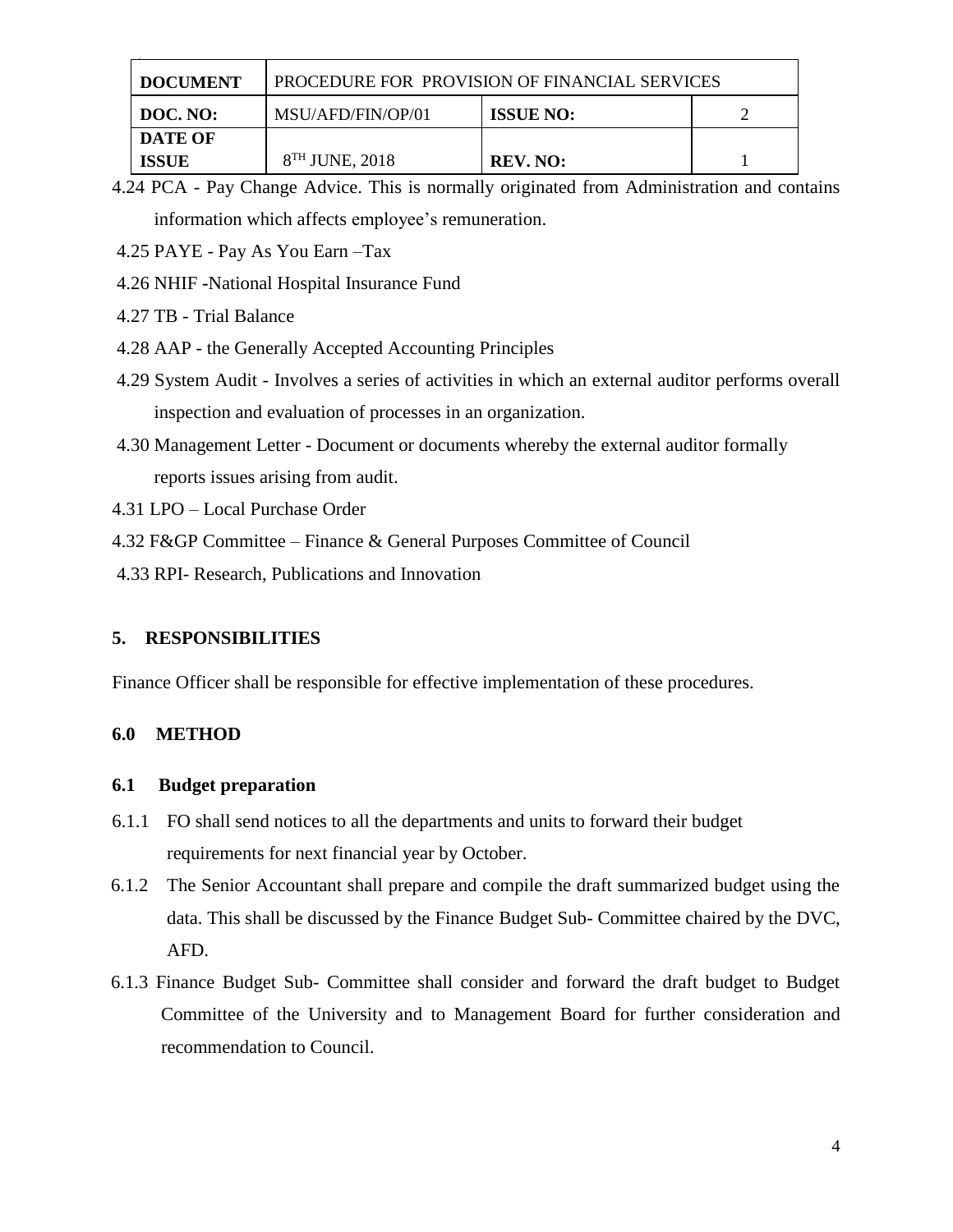| <b>DOCUMENT</b> | PROCEDURE FOR PROVISION OF FINANCIAL SERVICES |                  |  |  |
|-----------------|-----------------------------------------------|------------------|--|--|
| DOC. NO:        | MSU/AFD/FIN/OP/01                             | <b>ISSUE NO:</b> |  |  |
| <b>DATE OF</b>  |                                               |                  |  |  |
| <b>ISSUE</b>    | 8 <sup>TH</sup> JUNE, 2018                    | REV. NO:         |  |  |

- 6.1.4 The draft budget shall be submitted to Council for discussion and approval.
- 6.1.5 The draft budget together with Minutes of Council shall be forwarded to the Ministry of Education not later than 31<sup>st</sup> January of each year for onward transmission to the National Treasury.
- 6.1.6 After approval by the Treasury, the FO shall prepare an internal budget from the initial draft to reflect the approved estimates.
- 6.1.7 The FO through the DVC, AFD shall submit the draft internal budget to the University Budget Committee for discussion and recommendation to Management.
- 6.1.8 After approval by the Management, the draft budget shall be forwarded to the Council for discussion and recommendation.
- 6.1.9 After approval by Council, extracts of the budget shall be circulated to respective Chairmen/Heads of Department, Deans and Directors.
- 6.1.10 The Senior Accountant shall open a vote book using the approved budget.

### **6.2 Method for Budgetary Control**

- 6.2.1 The Vote Book Controller, under the supervision of the Senior Accountant In-charge of the section, shall post the departmental estimates from the approved budget to the respective vote heads on quarterly basis.
- 6.2.2 The Vote Book Controller shall make commitments on requisitions and vouchers for all forms of expenditure in the vote book.
- 6.2.3 The Senior Accountant shall ensure that commitments do not exceed the quarterly allocations for each respective vote head except for capital expenditure.
- 6.2.4 Any requisitions, in excess of the quarterly allocation will be returned to the AIE holder for adjustment downward or virement.
- 6.2.5 The Senior Accountant shall compile a monthly report showing the allocation and expenditure to-date and forward these to the various AIE holders via the Deputy Finance Officer (Planning).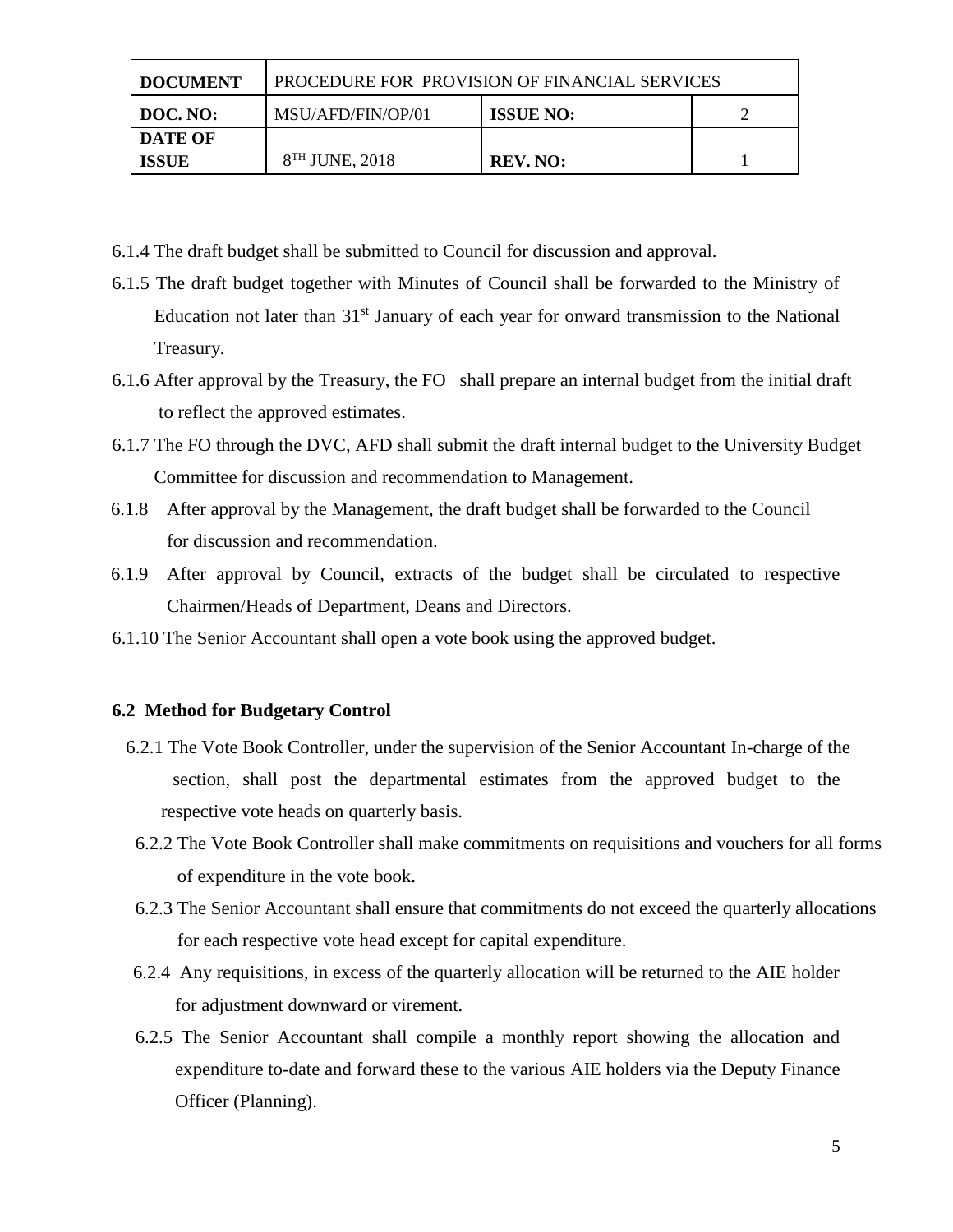| <b>I DOCUMENT</b> | <b>PROCEDURE FOR PROVISION OF FINANCIAL SERVICES</b> |                  |  |  |
|-------------------|------------------------------------------------------|------------------|--|--|
| DOC. NO:          | MSU/AFD/FIN/OP/01                                    | <b>ISSUE NO:</b> |  |  |
| DATE OF           |                                                      |                  |  |  |
| <b>ISSUE</b>      | 8 <sup>TH</sup> JUNE, 2018                           | REV. NO:         |  |  |

### **6.3 Management of Students Finance**

- 6.3.1 Before commencement of each semester, students shall make payments by depositing cash in the University's relevant bank accounts countrywide.
- 6.3.2 The accountant shall update students' ledgers with the schedules of loans and bursaries received from HELB.
- 6.3.3 On the day of registration, Academic division shall issue the students with "Movement forms" to be filled in every section of the registration exercise.
- 6.3.4 The University Cashier shall issue the students with a receipt on production of bank pay-in slips.
- 6.3.5 After the registration exercise, the Student Finance Section shall use receipt books to update the Students ledgers/records.

### **6.4 Investment Process.**

- 6.4.1 When the University has funds which are not for immediate use, the FO shall make a proposal to MB to invest.
- 6.4.2 MB shall then consider the proposal before recommending it to University Council to invest the available funds.
- 6.4.3 Once the Council approves the proposal, the FO is mandated to seek the best current options of investments and present these to MB for consideration.
- 6.4.4 On approval by MB, the available funds shall be invested.

### **6.5 IGA Sales**

- 6.5.1 Goods and services shall be on offer for sale by the relevant income generating units.
- 6.5.2 The unit cashiers shall receive money from customers and issue receipts.
- 6.5.3 The customer shall go to the various sales points and produce the receipt in exchange for the goods.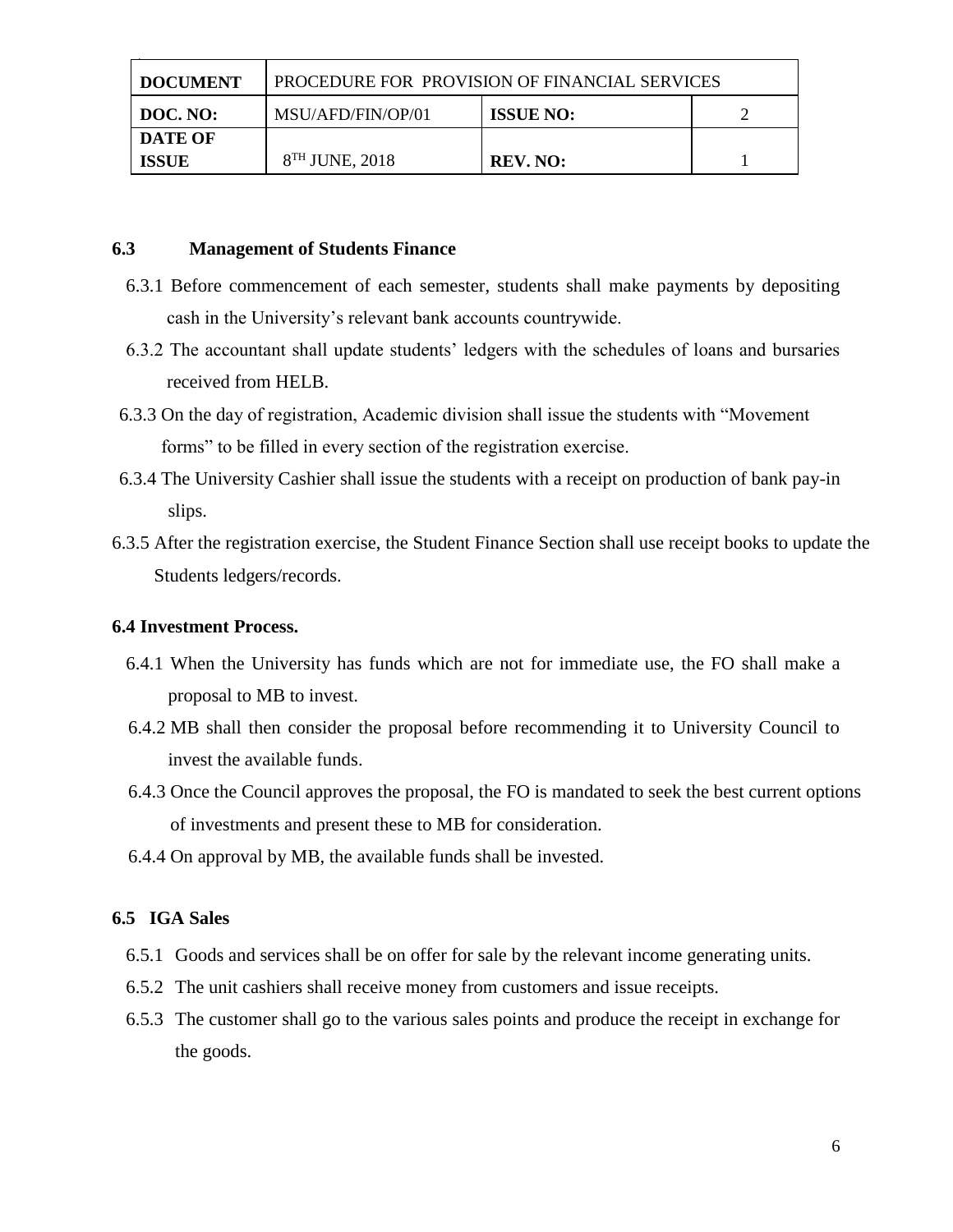| <b>DOCUMENT</b> | PROCEDURE FOR PROVISION OF FINANCIAL SERVICES |                  |  |  |
|-----------------|-----------------------------------------------|------------------|--|--|
| $\mid$ DOC. NO: | MSU/AFD/FIN/OP/01                             | <b>ISSUE NO:</b> |  |  |
| <b>DATE OF</b>  |                                               |                  |  |  |
| <b>ISSUE</b>    | 8 <sup>TH</sup> JUNE, 2018                    | REV. NO:         |  |  |

- 6.5.4 All the unit cashiers shall surrender the cash received to the revenue cashier in the main cash office on daily basis.
- 6.5.5 The revenue cashier shall issue revenue receipts to the unit cashiers who shall attach a copy to the cash sale book.
- 6.5.6 The cash sale book shall be audited on daily basis after the surrender of cash collection.
- 6.5.7 The revenue cashier shall bank all the revenue into the IGA bank account.

### **6.6 IGA – Internal Supplies**

- 6.6.1 The IGA unit e.g. the Farm, shall receive orders through LPO's from departments e.g. Kisumu Hotel.
- 6.6.2 The unit shall supply as per the LPO and give out delivery notes to be signed by the recipient of the goods.
- 6.6.3 The unit shall raise invoices for the delivered goods and forward them to creditors section for settlement.
- 6.6.4 The payment shall go through the payment voucher process and then a cheque written in favour of IGA.
- 6.6.5 The cheque shall be deposited into the IGA bank account.

### **6.7 Research Grants Management**

- 6.7.1 Research grants money from various donors/organizations shall be received by the University.
- 6.7.2 Research grants money received shall be banked in the Research bank Account. The Director – RPI and the researcher concerned shall be notified.
- 6.7.3 The accountant in-charge shall open ledger accounts for the various researchers.
- 6.7.4 The researcher shall apply for the funds through imprest warrants, which must be authorized by Director, RPI and administrative costs recovered where applicable.
- 6.7.5 The imprest warrant shall be recorded in the imprest register and the researcher's ledger account.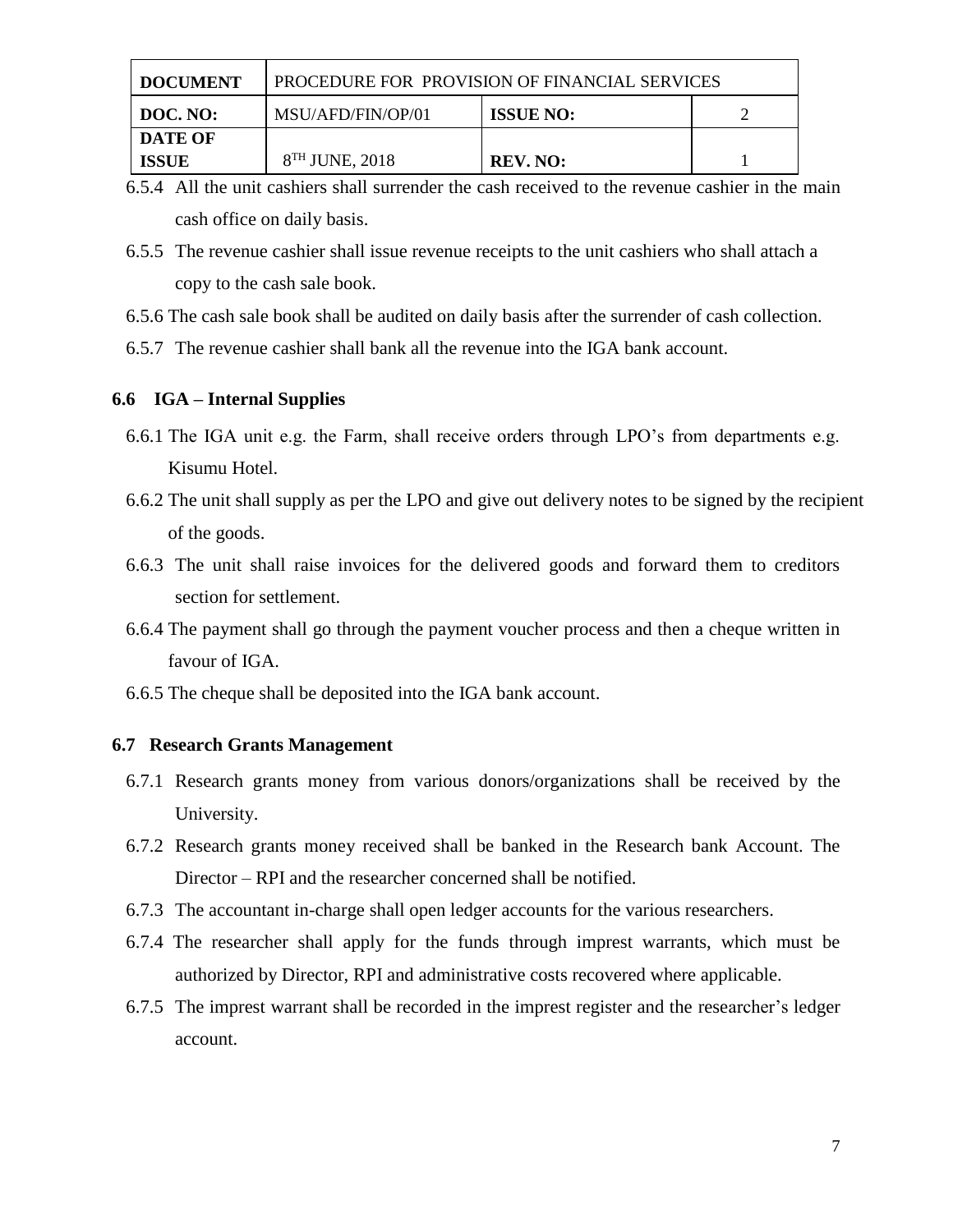| <b>DOCUMENT</b> | <b>PROCEDURE FOR PROVISION OF FINANCIAL SERVICES</b> |                  |  |  |
|-----------------|------------------------------------------------------|------------------|--|--|
| DOC. NO:        | MSU/AFD/FIN/OP/01                                    | <b>ISSUE NO:</b> |  |  |
| DATE OF         |                                                      |                  |  |  |
| <b>ISSUE</b>    | $8TH$ JUNE, 2018                                     | REV. NO:         |  |  |

- 6.7.6 Finance Officer in consultation with the Director-RPI will transfer an equivalent amount from the research bank account to the main current account, from where the amount will be paid to the researcher.
- 6.7.7 The researcher shall account for the imprest within 48 hours after completion of the activities for which the imprest was taken.
- 6.7.8 On completion of the research project the researcher in conjunction with the accountant in-charge of research projects, shall prepare a receipts & expenditure statement to the Finance Officer through the Director-RPI.
- 6.7.9 Any equipment bought by the researcher for the research project shall be surrendered to the University.
- 6.7.10 The researcher shall prepare a financial report of the research project to the respective donor which shall be checked and verified by the FO before submission.

### **6.8 Debts Management (Credit Control)**

- 6.8.1 FO shall receive reports from respective departments for debts owed to the University by staff.
- 6.8.2 The accountant in-charge shall raise invoices and post them in the respective debtors' ledgers.
- 6.8.3 The accountant shall forward the original invoices to the respective debtors and copies to salaries section for recoveries.
- 6.8.4 The accountant shall update the debtors" ledgers with the monthly salary recoveries and any cash payment.
- 6.8.5 The accountant shall prepare monthly debtors' report for the FO.

### **6.9 Management of Petty Cash Float**

- 6.9.1 The Paying cashier shall be advanced an authorized amount of float at the beginning of the financial year for making payments of up to an approved amount on fully processed vouchers, claim vouchers or imprest warrants.
- 6.9.2 The cashier shall make payments during working hours.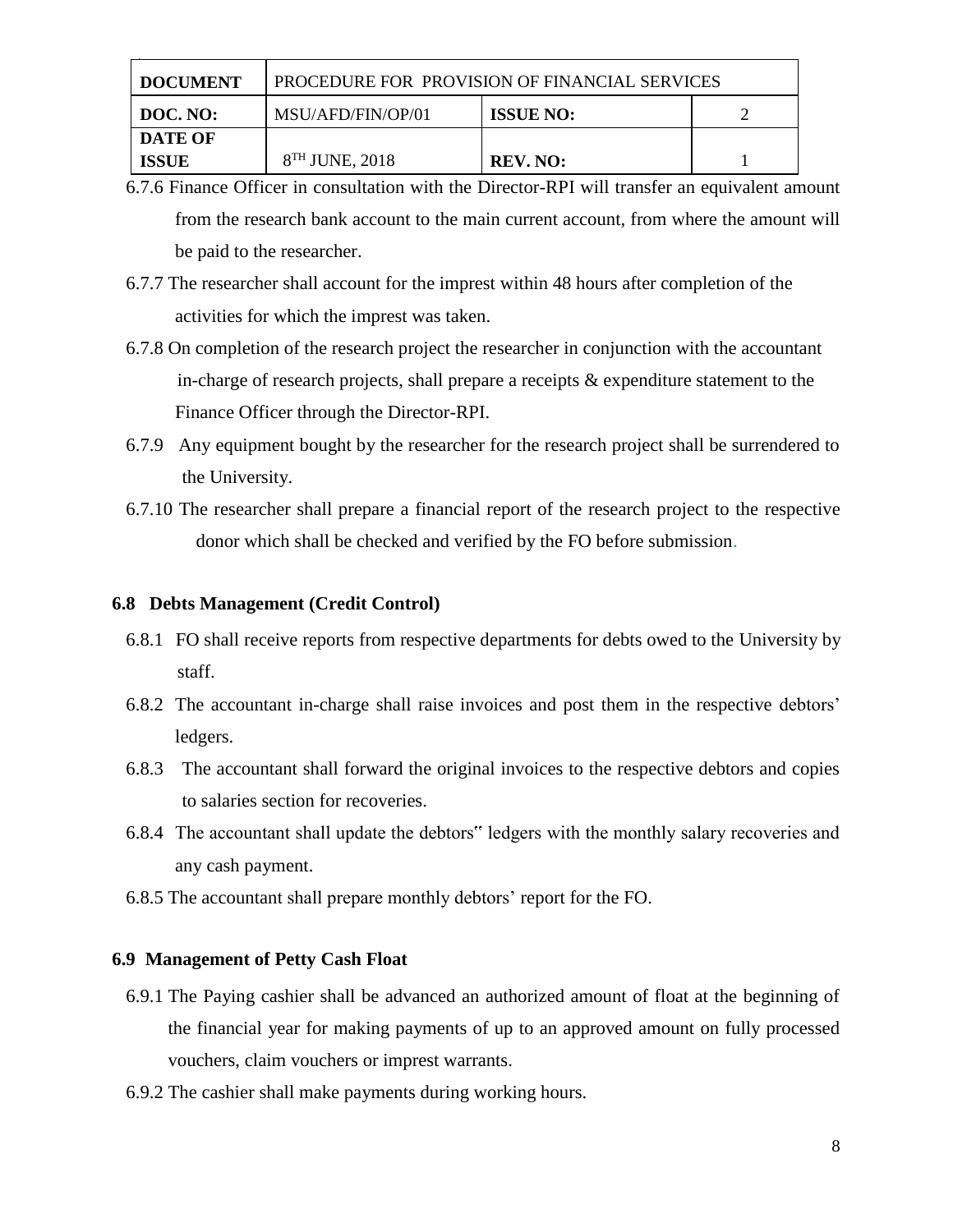| <b>I DOCUMENT</b> | <b>PROCEDURE FOR PROVISION OF FINANCIAL SERVICES</b> |                  |  |  |
|-------------------|------------------------------------------------------|------------------|--|--|
| $\mid$ DOC. NO:   | MSU/AFD/FIN/OP/01                                    | <b>ISSUE NO:</b> |  |  |
| <b>DATE OF</b>    |                                                      |                  |  |  |
| <b>ISSUE</b>      | $8TH$ JUNE, 2018                                     | REV. NO:         |  |  |

6.9.3 The payee shall certify receipt of cash by appending signature on the voucher.

6.9.4 The cashier shall then enter the details of all payments in the cashbook.

- 6.9.5 The paying cashier shall balance the cashbook on a daily basis.
- 6.9.6 When the total amount of paid vouchers reaches half the amount of float issued, paying cashier shall raise a claim voucher for that amount for his recoupment.
- 6.9.7 The recoupment voucher shall go through the payment voucher process before a cheque is raised for withdrawal of cash.
- 6.9.8 The paying cashier shall then forward all the paid documents to final accounts section for posting into the ledger.
- 6.9.9 The paying cashier shall surrender the float at the end of each financial year and apply for a new one at the beginning of each financial year.

### **6.10 Revenue Collection**

- 6.10.1 The receiving cashier shall receive revenue from University sources during working hours.
- 6.10.2 The receiving cashier shall issue receipts for all revenue and record these in the revenue cashbook.
- 6.10.3 The receiving cashier shall balance the cashbook daily.
- 6.10.4 The chief cashier shall verify the receipts against the cashbook and the cash at hand, every end of the day and bank the cash into the respective bank accounts the following day.
- 6.10.5 Copies of the paying-in-slips are forwarded for postings into the ledger.

#### **6.11 Banking Process**

- 6.11.1 The Chief cashier shall take over cash from the receiving cashier and also collect any cheque for withdrawal.
- 6.11.2 The chief cashier shall prepare all the pay-in-slips for the monies to be banked in the various bank accounts.
- 6.11.3 The chief cashier shall make all arrangements to facilitate banking.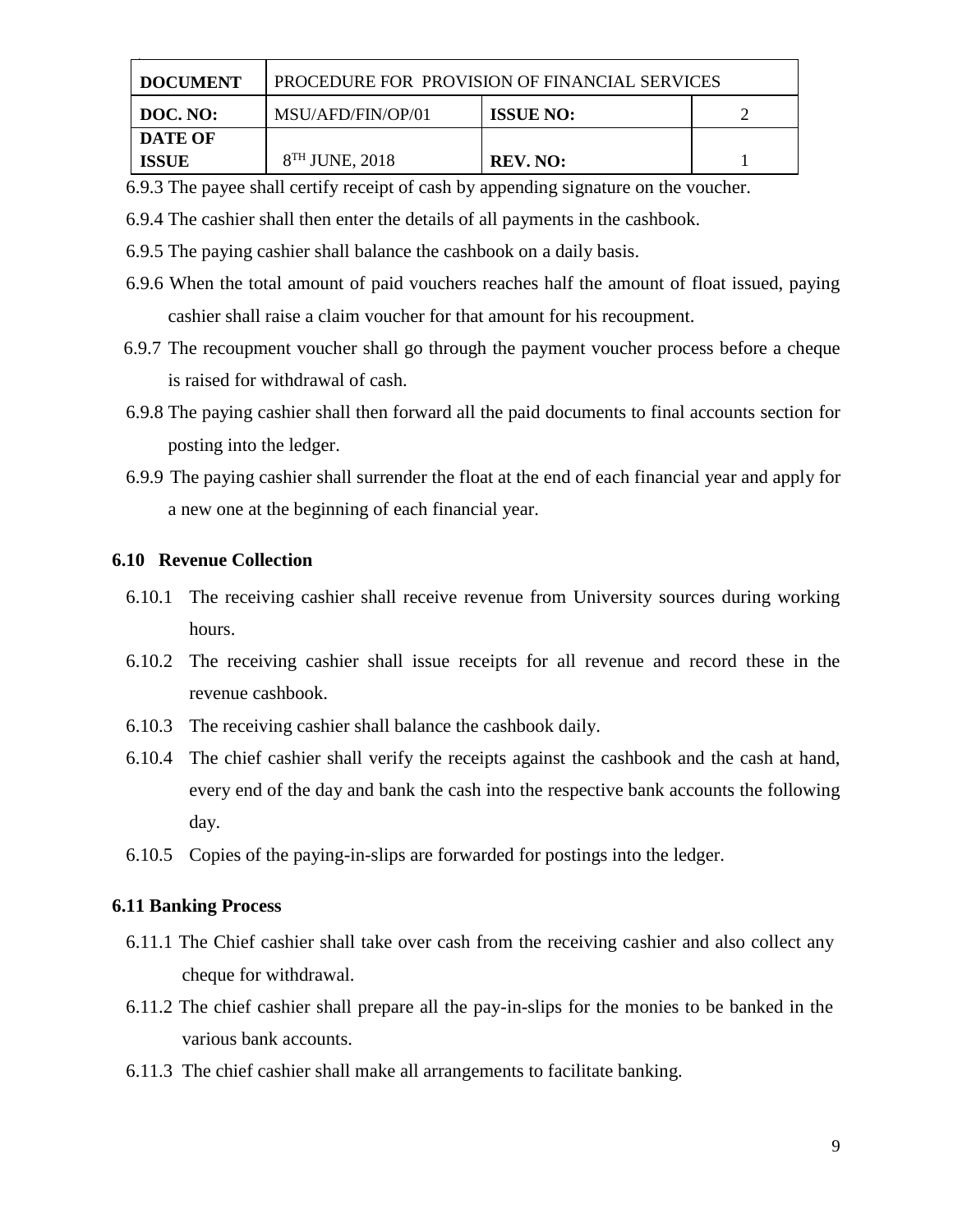| <b>DOCUMENT</b> | PROCEDURE FOR PROVISION OF FINANCIAL SERVICES |                  |  |  |
|-----------------|-----------------------------------------------|------------------|--|--|
| DOC. NO:        | MSU/AFD/FIN/OP/01                             | <b>ISSUE NO:</b> |  |  |
| DATE OF         |                                               |                  |  |  |
| <b>ISSUE</b>    | $8TH$ JUNE, 2018                              | REV. NO:         |  |  |

6.11.4 From the bank the chief cashier shall hand over the pay-in slips to the receiving cashier for verification and the withdrawn cash to the paying cashier.

### **6.12 Cheque writing**

- 6.12.1 The cheque-writing cashier shall receive fully processed vouchers against which cheques are to be raised.
- 6.12.2 The cheque-writing cashier shall write cheques as per the instructions on the voucher.
- 6.12.3 The cheque-writing cashier shall prepare cheques schedules for the written cheques.
- 6.12.4 The senior accountant in-charge shall approve the cheques schedule.
- 6.12.5 The chief internal auditor shall verify the cheques schedule.
- 6.12.6 The FO shall append the first signature on the cheques.
- 6.12.7 The DVC or VC shall append the second signature on the cheques.
- 6.12.8 The fully signed cheques shall be returned to FO for recording.
- 6.12.9 The fully signed cheques shall be forwarded to cheque-writing cashier for sorting where the vatable ones are taken to creditors section for issuance of VAT certificate.
- 6.12.10 The cheque-writing cashier shall dispatch the cheques to the respective payees.

#### **6.13 Creditors Management (Debt Management)**

- 6.13.1 The accountant-in-charge shall receive invoices and delivery notes from the suppliers on debts owed by the University.
- 6.13.2 The accountant shall check and analyse the documents by counter checking LPO against the GRN & invoice to ascertain if they are in agreement.
- 6.13.3 The accountant shall prepare monthly creditors aging schedule.
- 6.13.4 The accountant shall open creditor's ledgers and invoices posted.
- 6.13.5 The accountant shall prepare payment vouchers to settle the invoices.
- 6.13.6 FO shall release the signed cheques to creditors section for dispatch according to the aging schedule.
- 6.13.7 The accountant shall update creditors' ledgers with the payments.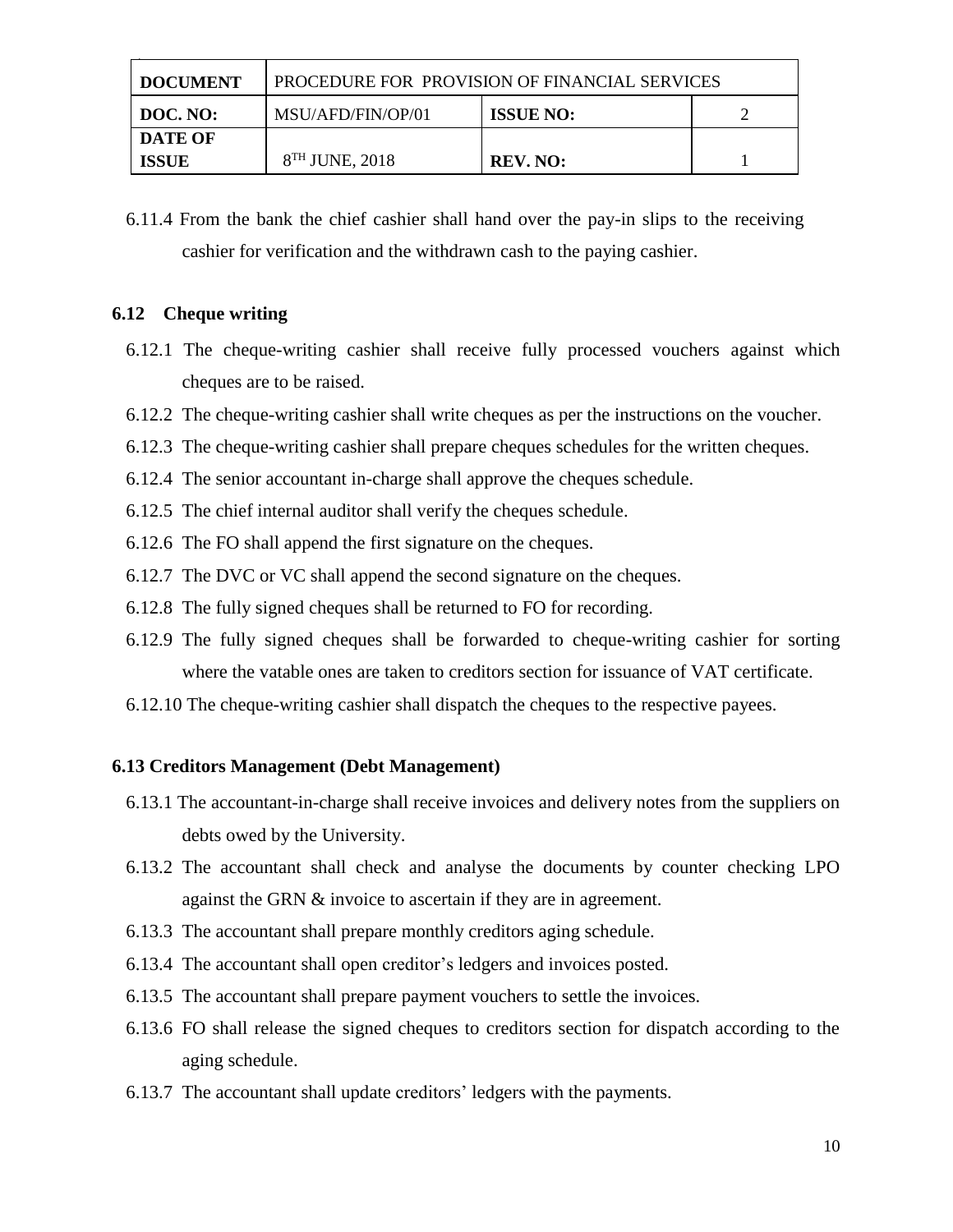| <b>DOCUMENT</b> | PROCEDURE FOR PROVISION OF FINANCIAL SERVICES |                  |  |  |
|-----------------|-----------------------------------------------|------------------|--|--|
| DOC. NO:        | MSU/AFD/FIN/OP/01                             | <b>ISSUE NO:</b> |  |  |
| DATE OF         |                                               |                  |  |  |
| <b>ISSUE</b>    | 8 <sup>TH</sup> JUNE, 2018                    | REV. NO:         |  |  |

- 6.13.8 VAT certificates for the vatable ones shall be issued by the accounts clerk and dispatched together with the cheques.
- 6.13.9 The accountant shall prepare weekly VAT returns, raise VAT cheques and deposit these into the VAT bank account.
- 6.13.10 The accountant shall reconcile creditors ledgers with the statements received from creditors on annual basis.

### **6.14 Payment Voucher Process**

- 6.14.1 PVs shall be raised in payments section attaching the necessary supporting documents.
- 6.14.2 The PV shall be committed in the vote book.
- 6.14.3 The PV shall be approved by the senior accountant in-charge of expenditure/salaries.
- 6.14.4 The PV is then examined by the Accountant in-charge of examinations.
- 6.14.5 The FO shall give final approval for payment.
- 6.14.6 The PV shall be received in cash office in a register where either cash payment is made if it is less than Kshs 10,000 or a cheque raised.
- 6.14.7 The CIA shall examine and verify the PV.

### **6.15 Departmental Petty Cash Float Process**

- 6.15.1 The user department shall put in a request for a float by writing to the DVC (AFD) through the HOD.
- 6.15.2 DVC, AFD shall consider and forward the same to the VC for approval.
- 6.15.3 Upon VC's approval, an IW for the amount approved shall be raised by the prospective float holder and taken through the process of imprests. However, the imprest is surrendered at the end of the financial year, unlike other imprests.
- 6.15.4 The petty cash float details shall be entered in the departmental floats register.
- 6.15.5 The float holder shall make requests for reimbursements on monthly basis by attaching the relevant receipts.
- 6.15.6 The HOD shall verify the claim before forwarding it for processing. .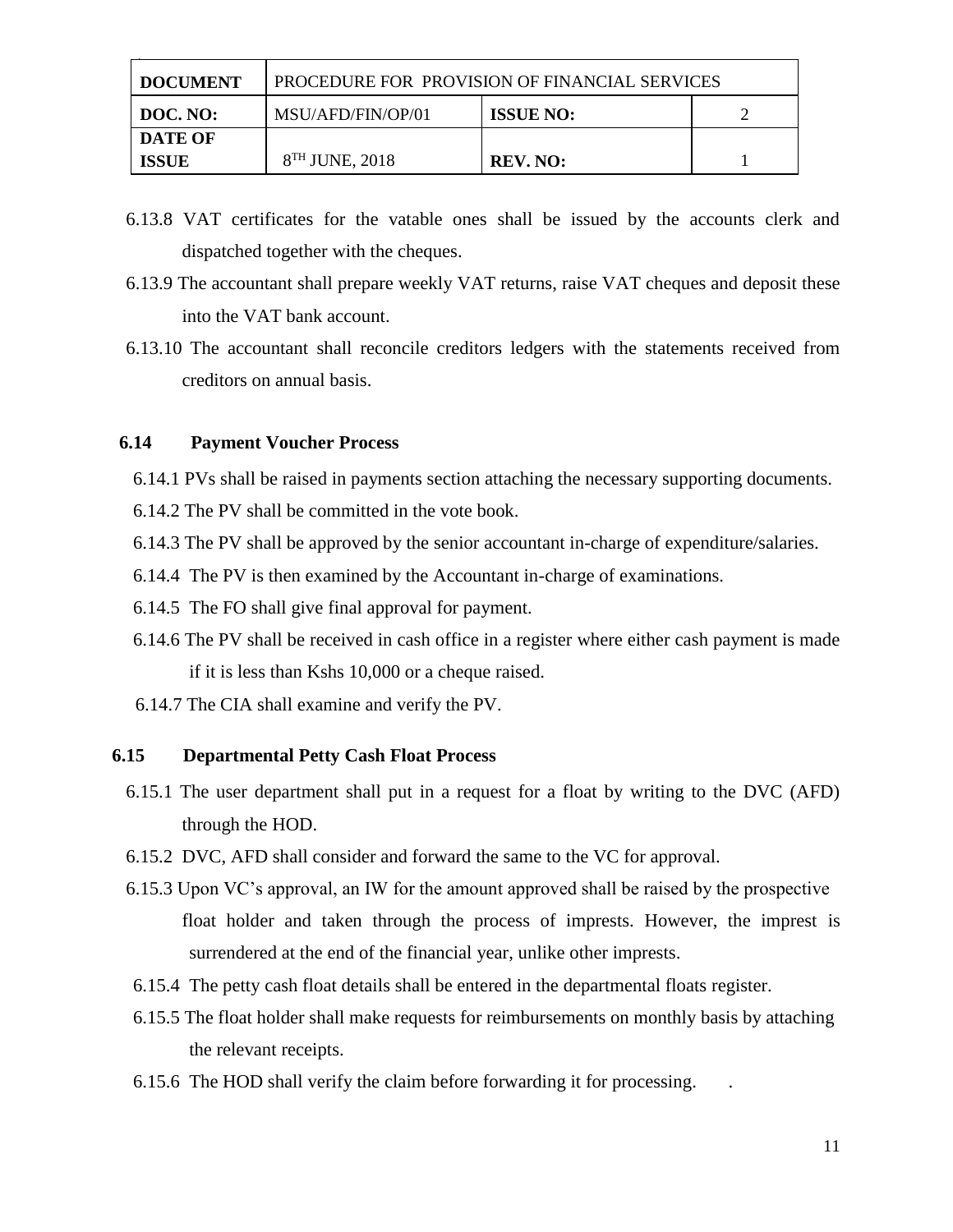| <b>DOCUMENT</b> | <b>PROCEDURE FOR PROVISION OF FINANCIAL SERVICES</b> |                  |  |
|-----------------|------------------------------------------------------|------------------|--|
| <b>DOC. NO:</b> | MSU/AFD/FIN/OP/01                                    | <b>ISSUE NO:</b> |  |
| <b>DATE OF</b>  |                                                      |                  |  |
| <b>ISSUE</b>    | 8 <sup>TH</sup> JUNE, 2018                           | REV. NO:         |  |

- 6.15.7 The float holder shall surrender the float not later than  $30<sup>th</sup>$  June upon which the imprest is cleared.
- 6.15.8 If the float holder wishes to continue holding the float in the next financial year, he or she apply for a new float at the beginning of the financial year and the process is repeated.

### **6.16 Imprest System**

- 6.16.1 The prospective imprest holder shall make a request for the imprest to the accountant who then shall verify and ascertain that the prospective imprest holder does not have any outstanding imprest.
- 6.16.2 An IW shall be in favour of the applicant and recorded in the Imprest register.
- 6.16.3 The IW shall be committed in the vote book.
- 6.16.5 The IW shall be approved by Accountant.
- 6.16.7 The IW shall go for second approval by Examination section.
- 6.16.8 The IW shall be given the final approval for payment by FO.
- 6.16.9 The IW shall be forwarded to cash office for payment.
- 6.16.10 CIA shall audit the IW after payment has been processed.
- 6.16.11 A copy of the IW shall be taken to imprest section for custody.
- 6.16.12 The imprest holder shall account for the imprest within 48 hours or within a specified period, by filling a prescribed accounting form and attaching all the relevant receipts to form the "accounting document".
- 6.16.13 If there is under-expenditure, the imprest holder shall surrender the balance to the cashier and attach the receipt to the accounting document.
- 6.16.14 The accounting document shall be checked and approved by the imprest holder's HOD before it is forwarded to imprest section for verification.
- 6.16.15 The accounting document shall be attached to the copy of IW in imprest section and shall then be verified by the imprest accountant.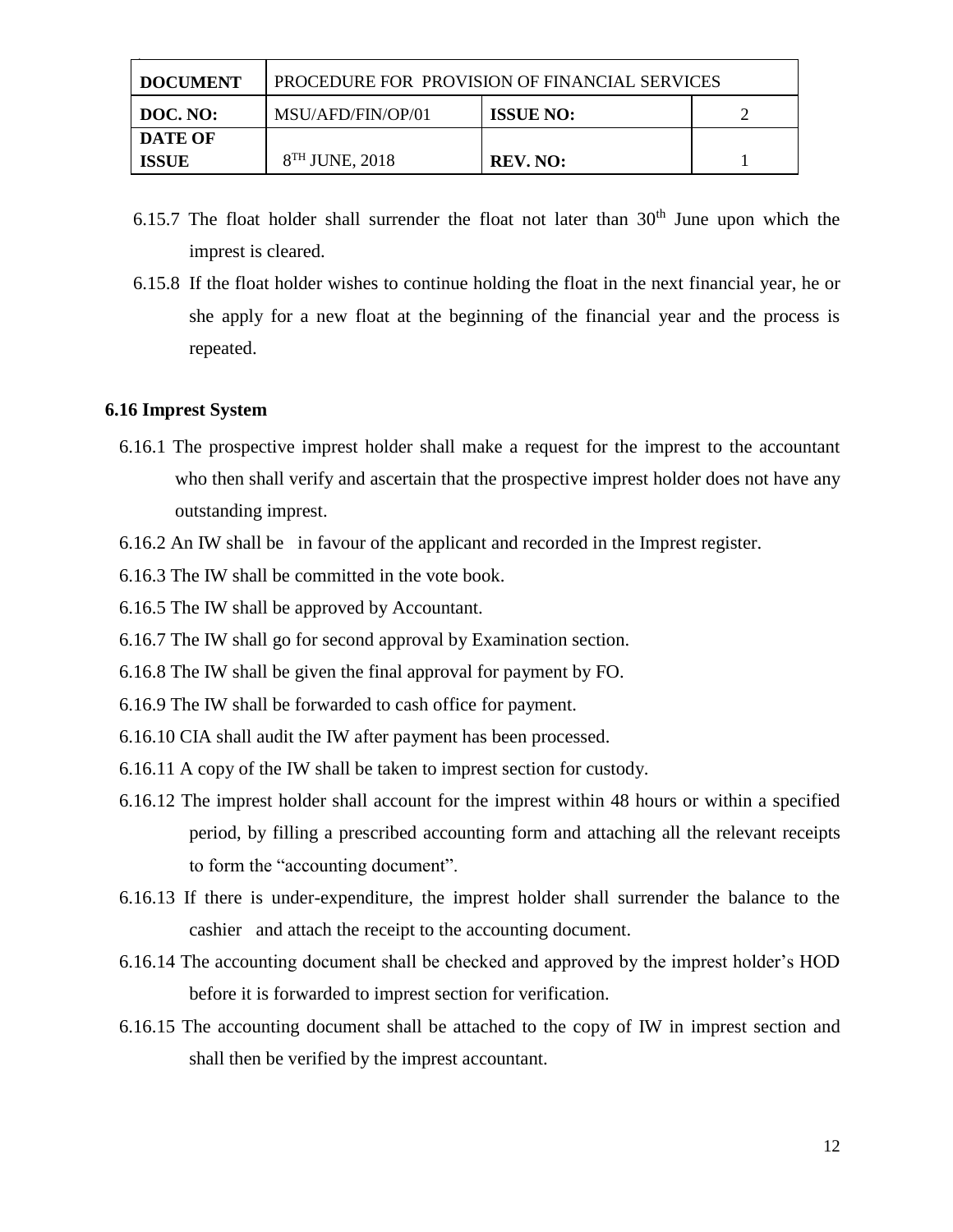| <b>DOCUMENT</b> | PROCEDURE FOR PROVISION OF FINANCIAL SERVICES |                  |  |
|-----------------|-----------------------------------------------|------------------|--|
| DOC. NO:        | MSU/AFD/FIN/OP/01                             | <b>ISSUE NO:</b> |  |
| DATE OF         |                                               |                  |  |
| <b>ISSUE</b>    | 8 <sup>TH</sup> JUNE, 2018                    | REV. NO:         |  |

- 6.16.16 The accounting document shall be audited by CIA, who shall advise FO to recover from the imprest holder's salary, any unpaid under-expenditure, any disallowed expenses or the whole amount of imprest, if the accounting is rejected.
- 6.16.17 The accounting document shall be sent to imprest section where it will be cleared from the imprest register by the imprest accountant.
- 7.16.18 The accounting document is filed by imprest section for future reference.

### **6.17 Payments outside Payroll**

6.17.1 The payroll accountant shall receive:

- (i) Copies of letters appointing external part-time lecturers
- (ii) Claims for payment by the part-time lecturers approved by the DVC (ASA)
- (iii) List of engaged casual workers
- (iv) Claim forms from casual workers duly approved by their supervisors and examined by the Examination Accountant.
- 6.17.2 PVs shall be raised for the claims to be processed taking into consideration all the statutory deductions.
- 6.17.3 In case of Casuals and Internal Part-time lecturers, payments are wired to their respective bank accounts. For External Part-time lecturers, cheque payments shall be initiated on approval by the FO.

### **6.18 Production of Accounts**

- 6.18.1 The senior accountant shall receive all accounting documents from the various sections of Finance department and organize to have them input into the accounting system.
- 6.18.2 Data shall be keyed into the accounting system.
- 6.18.3 The posted documents shall be marked as posted and dispatched to the designated location for filing and safe custody.